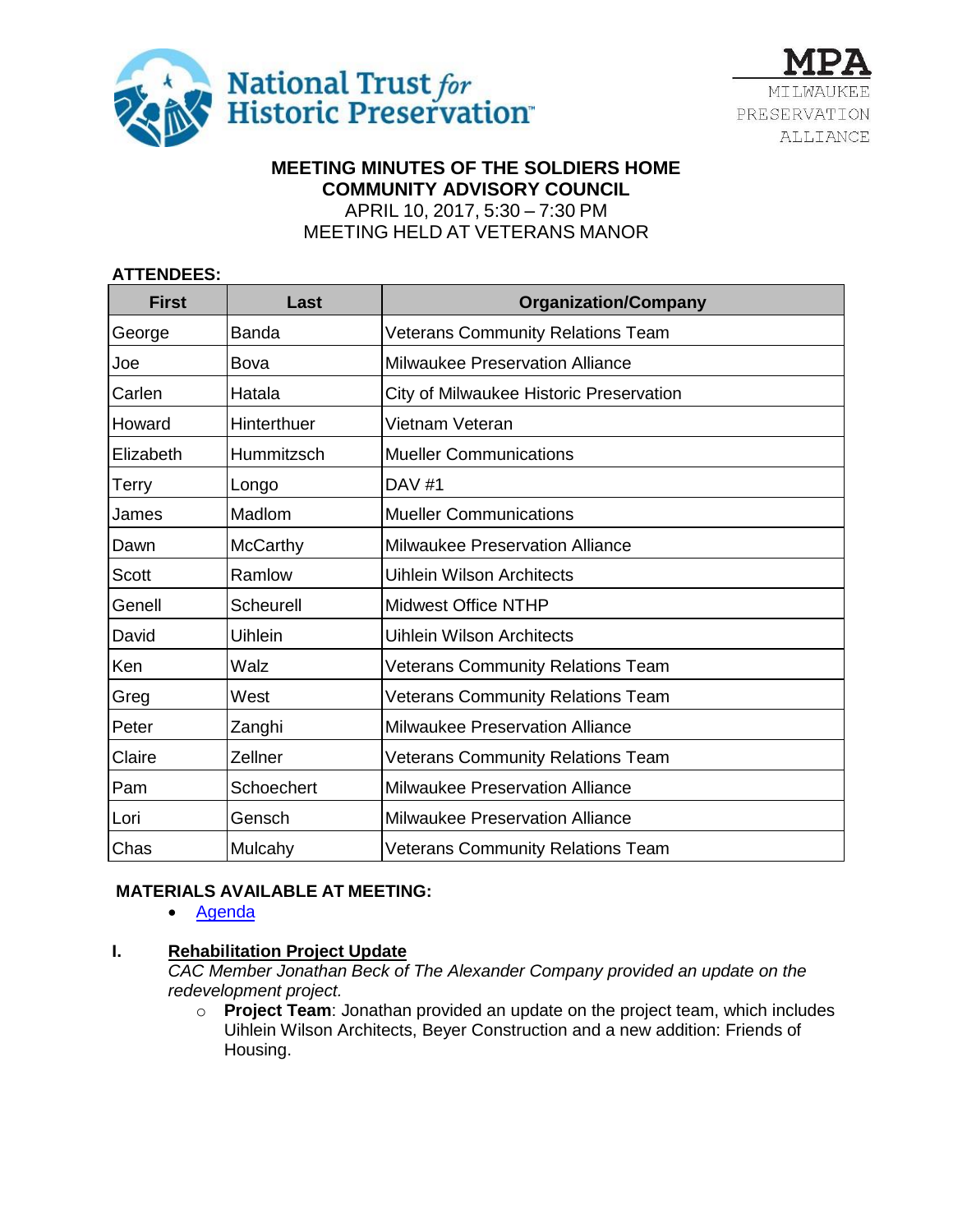



- Friends of Housing is a partner of the Housing Authority of the City of Milwaukee (HACM) and will be performing property management services for the project. You can learn more about the organization [here.](http://friendsofhousing.com/about-us/)
- o **Funding:** Jonathan also provided a recap of the proposed funding structure for the first phase of the project:
	- Low Income Housing Tax Credits
		- o The project team has an application into the Wisconsin Housing and Economic Development Authority (WHEDA) for these funds.
	- Federal Historic Tax Credits
	- State of Wisconsin Historic Tax Credits
	- Fundraising to close the financing gap (approximately 10% of the total project cost).
		- o The project team is working to secure funds from select foundations
		- o Additional funds will be secured through a fundraising campaign led by The Sweeney Group.
- o **Project Plans**: Jonathan provided an overview of updates made to the floor plans for Old Main.
	- [Click here](http://docs.wixstatic.com/ugd/a4de35_7cc50de3cf8f457e9ccfa6bf8f104a37.pdf) to view the latest project fact sheet

## **II. Fundraising Focus Group**

*Former CAC Member Genell Scheurell of The Sweeney Group led a focus group discussion regarding fundraising for the rehabilitation project. The following is a summary of the conversation.* 

- o **Overview:** Genell provided an overview of the focus group process and purpose.
	- o The Sweeney Group was invited to be part of the Enhanced Use Lease proposal by Alexander Company.
	- o The Sweeney Group is currently developing a campaign feasibility study to see if the amount of money that needs to be raised can be supported in the community.
	- o The Sweeney Group has interviewed roughly 35 individuals and sent out invitations to participate in electronic surveys to another 85.
	- $\circ$  The Sweeney Group also wanted to talk to the CAC because its members have been such an important part of the project for the past six years.
	- $\circ$  The CAC's feedback will be incorporated into the feasibility study, which will be completed within the next few weeks.
- o **Focus Group Summary:** Genell led a Q&A with CAC members. Here are the key takeaways from the discussion:
	- $\circ$  The group agreed that homelessness among veterans is a major concern and one that needs to be addressed.
	- o The group agreed that one of the strongest messages we can communicate about this project is the fact that we will be returning the buildings to their original purpose: the service of veterans. The group agreed this should be a primary message in our case for support.